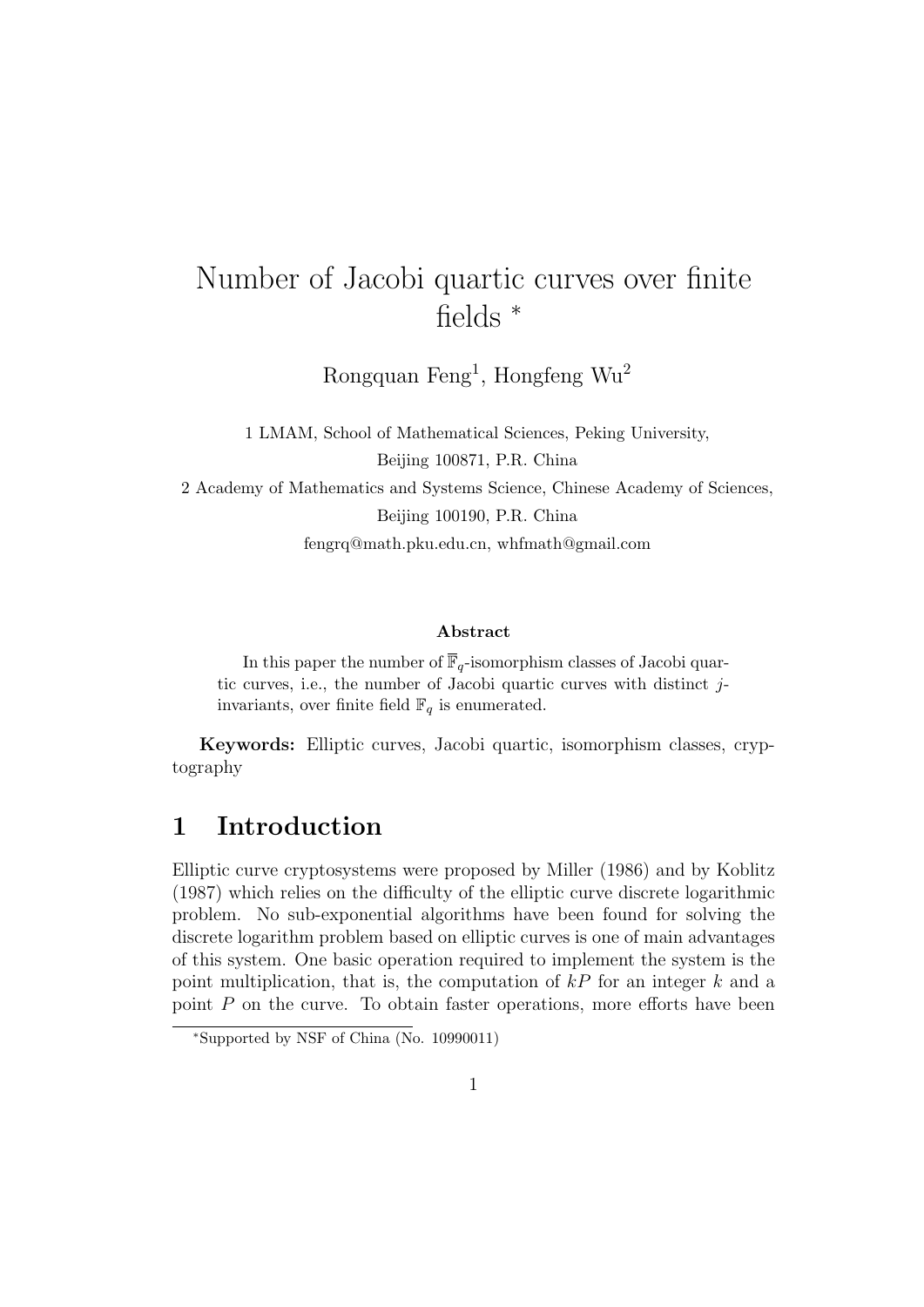done in representing the elliptic curves in special forms which provide faster addition, doubling and tripling in the last decades.

The Jacobi quartic curves is one of the most important curves in cryptography. Recent works have shown that arithmetics on the Jacobi quartic elliptic curves can be performed more efficiently. The reader is referred to [1] for the comparison analysis of computational costs for all kinds of curves. A Jacobi quartic elliptic curve over a field K is defined by  $y^2 = x^4 + 2ax^2 + 1$ , where  $a \in K$  with  $a^2 \neq 1$ . Such curves were first proposed by Chudnovsky and Chudnovsky [3] in 1986. After that, Billet and Joye [2], Duquesne [4], and Hisil, etc. [5] gave more improvements for the arithmetics on Jacobi quartic curves.

In order to study the elliptic curves cryptosystem, we need first to answer how many curves there are up to isomorphism, because two isomorphic elliptic curves are the same in the point of cryptographic view. In this paper the number of  $\overline{\mathbb{F}}_q$ -isomorphism classes of Jacobi quartic curves, i.e., the number of Jacobi quartic curves with distinct *j*-invariants, over a finite field is enumerated.

Throughout the paper,  $\mathbb{F}_q$  denotes the finite field with q elements and  $\overline{\mathbb{F}}_q$ is the algebraic closure of  $\mathbb{F}_q$ .

#### 2 Background

A curve means a projective variety of dimension 1. There are several ways to define elliptic curves. In this paper, an irreducible curve is said to be an elliptic curve if it is birationally equivalent to a non-singular plane cubic curve.

It is well-known that every elliptic curve  $E$  over a field  $K$  can be written as a Weierstrass equation

$$
E: Y^2 + a_1XY + a_3Y = X^3 + a_2X^2 + a_4X + a_6
$$

with coefficients  $a_1, a_2, a_3, a_4, a_6 \in K$ . The discriminant  $\Delta(E)$  and the jinvariant  $j(E)$  of E are defined as

$$
\Delta(E) = -b_2^2 b_8 - 8b_4^3 - 27b_6^2 + 9b_2b_4b_6
$$

and

$$
j(E) = (b_2^2 - 24b_4)^3 / \Delta(E),
$$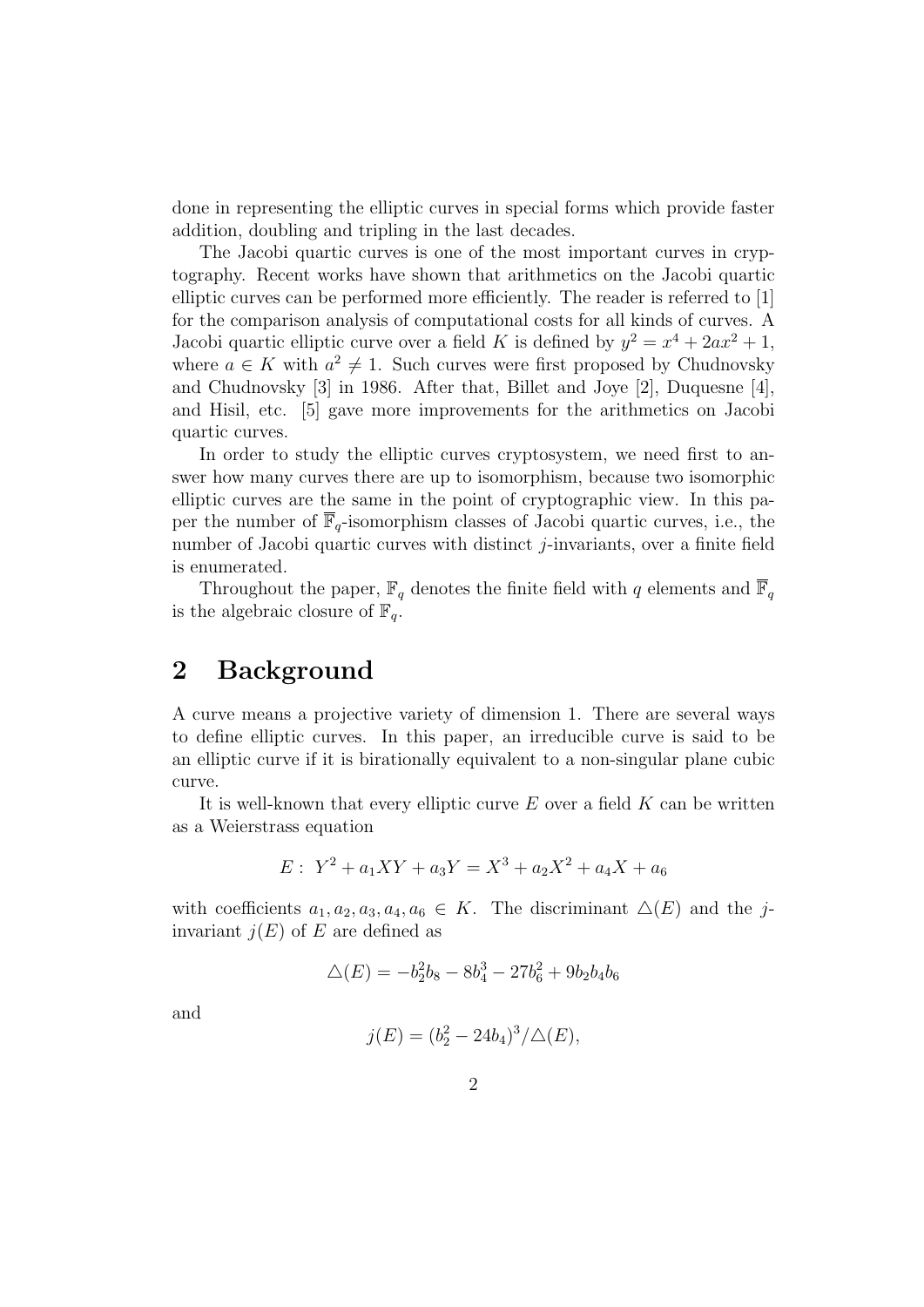where

$$
b_2 = a_1^2 + 4a_2,
$$
  
\n
$$
b_4 = 2a_4 + a_1a_3,
$$
  
\n
$$
b_6 = a_3^2 + 4a_6,
$$
  
\n
$$
b_8 = a_1^2a_6 - a_1a_3a_4 + 4a_2a_6 + a_2a_3^2 - a_4^2.
$$

Two projective varieties  $V_1$  and  $V_2$  are isomorphic if there exist morphisms  $\phi: V_1 \to V_2$  and  $\varphi: V_2 \to V_1$ , such that  $\varphi \circ \phi$  and  $\phi \circ \varphi$  are the identity maps on  $V_1$  and  $V_2$ , respectively. Two elliptic curves are said to be isomorphic if they are isomorphic as projective varieties. Let  $E_1: Y^2 + a_1XY + a_3Y =$  $X^3 + a_2X^2 + a_4X + a_6$  and  $E_2$ :  $Y^2 + a'_1XY + a'_3Y = X^3 + a'_2X^2 + a'_4X + a'_6$ 6 be two elliptic curves defined over K. It is known [6] that  $E_1$  and  $E_2$  are isomorphic over  $\overline{K}$  if and only if  $j(E_1) = j(E_2)$ , where  $\overline{K}$  is the algebraic closure of K. However,  $E_1$  and  $E_2$  are isomorphic over  $\overline{K}$  if and only if there exists  $u, r, s, t \in \overline{K}$  and  $u \neq 0$  such that the change of variables

$$
(X,Y) \rightarrow (u^2X + r, u^3Y + u^2sX + t)
$$

maps the equation of  $E_1$  to the equation of  $E_2$  (see [6]). Therefore,  $E_1$  and  $E_2$  are isomorphic over  $\overline{K}$  if and only if there exists  $u, r, s, t \in \overline{K}$  and  $u \neq 0$ such that

$$
\begin{cases}\nua'_1 = a_1 + 2s, \\
u^2a'_2 = a_2 - sa_1 + 3r - s^2, \\
u^3a'_3 = a_3 + ra_1 + 2t, \\
u^4a'_4 = a_4 - sa_3 + 2ra_2 - (t + rs)a_1 + 3r^2 - 2st, \\
u^6a'_6 = a_6 + ra_4 + r^2a_2 + r^3 - ta_3 - t^2 - rta_1.\n\end{cases}
$$

For the simplified Weierstrass equations where  $a_1 = a_3 = a'_1 = a'_3 = 0$ , then  $E_1$  and  $E_2$  are isomorphic over  $\overline{K}$  if and only if there exists  $u, r \in \overline{K}$  and  $u \neq 0$  such that

$$
\begin{cases}\nu^2 a_2' = a_2 + 3r, \\
u^4 a_4' = a_4 + 2ra_2 + 3r^2, \\
u^6 a_6' = a_6 + ra_4 + r^2 a_2 + r^3.\n\end{cases} (1)
$$

For more results on the isomorphism of elliptic curves, see [6] for more details.

In order to enumerate the number of elliptic curves with distinct  $i$ invariants, one need to study the value distribution of the  $j$ -invariant as a function of curve parameters. However it is effective for only low degree  $j$ -invariant function, but very difficult for counting the value set of the  $j$ invariant function of Jacobi quartic curves where a polynomial of degree 6 is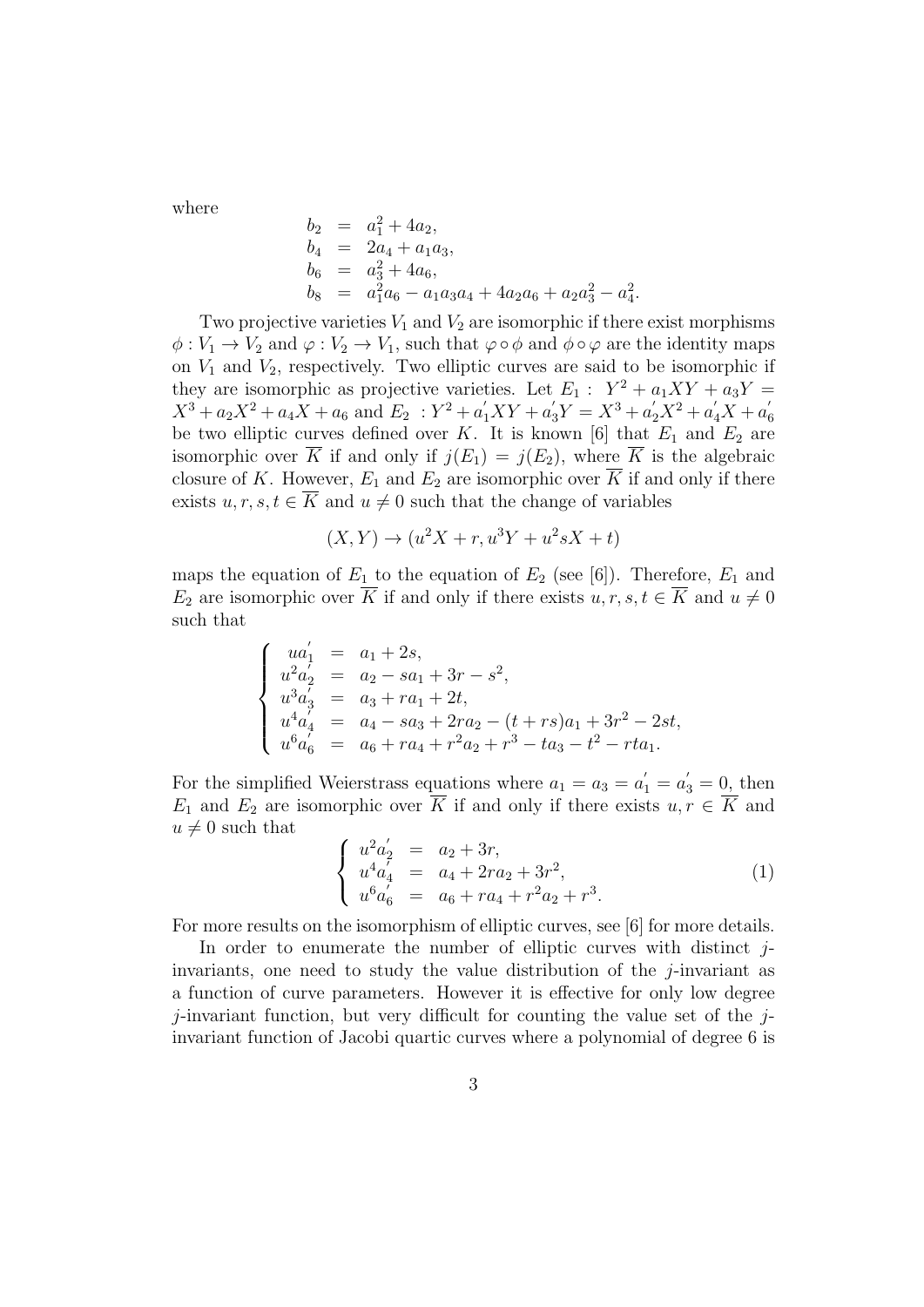involved, especially for the general Jacobi quartic curves where polynomials with 2 variables are associated. In this paper, this number is enumerated by studying the  $\overline{\mathbb{F}}_q\text{-isomorphism classes of those curves.}$ 

## 3 Enumeration for Jacobi quartics curves

Let  $E_a: y^2 = x^4 + ax^2 + 1$   $(a^2 \neq 4)$  be a Jacobi quartic curve defined over a field K of characteristic not 2. It is clear that the j-invariant of  $E_a$  is  $16(a^2+12)^3$  $\frac{a^{2}+12)^{6}}{(a^{2}-4)^{2}}$ .

**Lemma 3.1.** Let K be a field of characteristic  $> 3$ , let  $a \in K$  with  $a^2 \neq 4$ . Then the curve

$$
E_a: \ y^2 = x^4 + ax^2 + 1
$$

is birationally equivalent to the elliptic curve

$$
W_a: v^2 = u(u-1)\left(u - \frac{2-a}{4}\right)
$$

via the change of variables  $\varphi(x, y) = (u, v)$ , where

$$
u = \frac{x^2 - y + 1}{2}, \ v = \frac{x(2x^2 - 2y + a)}{4}.
$$

The inverse change is  $\psi(u, v) = (x, y)$ , where

$$
x = \frac{4v}{4u + a - 2}, \ y = \left(\frac{4v}{4u + a - 2}\right)^2 - 2u + 1.
$$

Proof. In order to prove

$$
v^2 = u(u-1)\left(u - \frac{2-a}{4}\right),\,
$$

it is sufficient to prove  $64v^2 = 4u(4u-4)(4u-(2-a))$ . Since  $4u-(2-a)$  $2x^2 - 2y + a$  and  $64v^2 = 4x^2(2x^2 - 2y + a)^2$ , it is sufficient to show that  $4x^2(2x^2 - 2y + a) = 4u(4u - 4)$ . The result then follows immediately from

$$
4x^2(2x^2 - 2y + a) = 8x^4 - 8x^2y + 4ax^2,
$$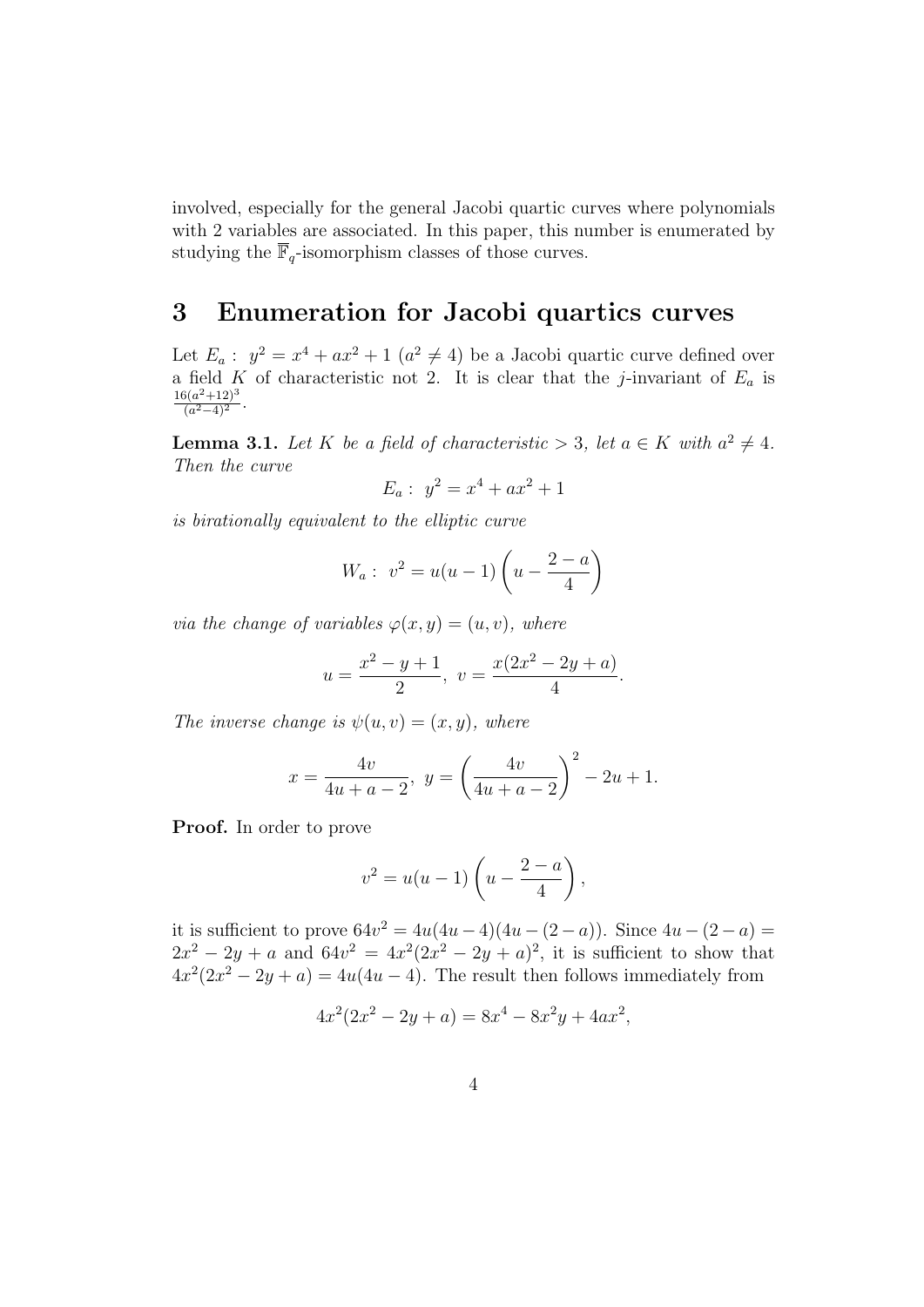and

$$
4u(4u - 4) = 4(x2 - y + 1)(x2 - y - 1)
$$
  
= 4(x<sup>4</sup> + y<sup>2</sup> - 2x<sup>2</sup>y - 1)  
= 4(x<sup>4</sup> + x<sup>4</sup> + ax<sup>2</sup> + 1 - 2x<sup>2</sup>y - 1)  
= 8x<sup>4</sup> - 8x<sup>2</sup>y + 4ax<sup>2</sup>.

On the other hand, from  $v^2 = u(u^2 - 2au + a^2 - 4b)$ ,  $x = \frac{4v}{4u + a^2}$  $\frac{4v}{4u+a-2}$ , and  $y = \left(\frac{4v}{4u+a}\right)$  $\frac{4v}{4u+a-2}$ <sup>2</sup> – 2u + 1, we have  $y^2 = x^4 + ax^2 + 1$  by a direct computation. Obviously, the maps  $\varphi$  and  $\psi$  are mutually inverse to each other.

**Lemma 3.2.** Let  $E_a: y^2 = x^4 + ax^2 + 1$   $(a^2 \neq 4)$  and  $E_b: y^2 = x^4 + bx^2 + 1$  $(b^2 \neq 4)$  be two Jacobi quartics curves defined over a field K of characteristic not 2. Then  $j(E_a) = j(E_b)$  if and only if  $\frac{2-b}{4} \in {\frac{2-a}{4}, \frac{4}{2-a}}$  $\frac{4}{2-a}$ ,  $\frac{2+a}{4}$  $\frac{+a}{4}$ ,  $\frac{4}{2+}$  $\frac{4}{2+a}$ ,  $\frac{2-a}{2+a}$  $\frac{2-a}{2+a}, \frac{a+2}{a-2}$  $\frac{a+2}{a-2}$ .

**Proof.** The curve  $E_a: y^2 = x^4 + ax^2 + 1$  is birational equivalent to the curve  $W_a: y^2 = x(x-1)(x-\frac{2-a}{4})$  $\frac{-a}{4}$ ) by Lemma 3.1. Therefore  $j(E_a) = j(W_a)$ . Furthermore, it is well known that for two Legendre curves  $L_{\lambda}: y^2 = x(x -$ 1) $(x - \lambda)$  and  $L_{\mu}$ :  $y^2 = x(x - 1)(x - \mu)$ , they have the same j-invariant if and only if  $\mu \in \{ \lambda, \frac{1}{\lambda}, 1 - \lambda, \frac{1}{1 - \lambda}, \frac{\lambda}{1 - \lambda} \}$  $\frac{\lambda}{1-\lambda}, \frac{\lambda-1}{\lambda}$  $\frac{-1}{\lambda}$ . Thus the lemma follows.

**Theorem 3.3.** Let  $N_a$  be the number of  $\mathbb{F}_q$ -isomorphism classes of Jacobi quartic curves defined over the finite field  $\mathbb{F}_q$ . Then we have

$$
N_a = \begin{cases} \frac{q+5}{6}, & \text{if } q \equiv 1,7 \pmod{12}, \\ \frac{q+1}{6}, & \text{if } q \equiv 5,11 \pmod{12}. \end{cases}
$$

**Proof.** From Lemma 3.2, we know that for the elliptic curve  $L_{\lambda}$ :  $y^2 =$  $x(x-1)(x-\lambda)$   $(\lambda \neq 0,1)$ , the map  $\lambda \mapsto j(L_\lambda)$  is exactly six-to-one unless when  $\lambda \in \{-1, 2, \frac{1}{2}\}$  $\frac{1}{2}$ , the map is three-to-one, or when  $\lambda^2 - \lambda + 1 = 0$ , the map is two-to-one. Note that  $\lambda^2 - \lambda + 1 = 0$  has a root in  $\mathbb{F}_q$  if and only if  $\mathbb{F}_q^*$  has an element of order 3, which is equivalent to  $q \equiv 1$  or 7 (mod 12). Therefore, we have

$$
N_a = \begin{cases} \frac{q-2-3-2}{6} + 1 + 1 = \frac{q+5}{6}, & \text{if } q \equiv 1,7 \pmod{12}, \\ \frac{q-2-3}{6} + 1 = \frac{q+1}{6}, & \text{if } q \equiv 5,11 \pmod{12}. \end{cases}
$$

 $\Box$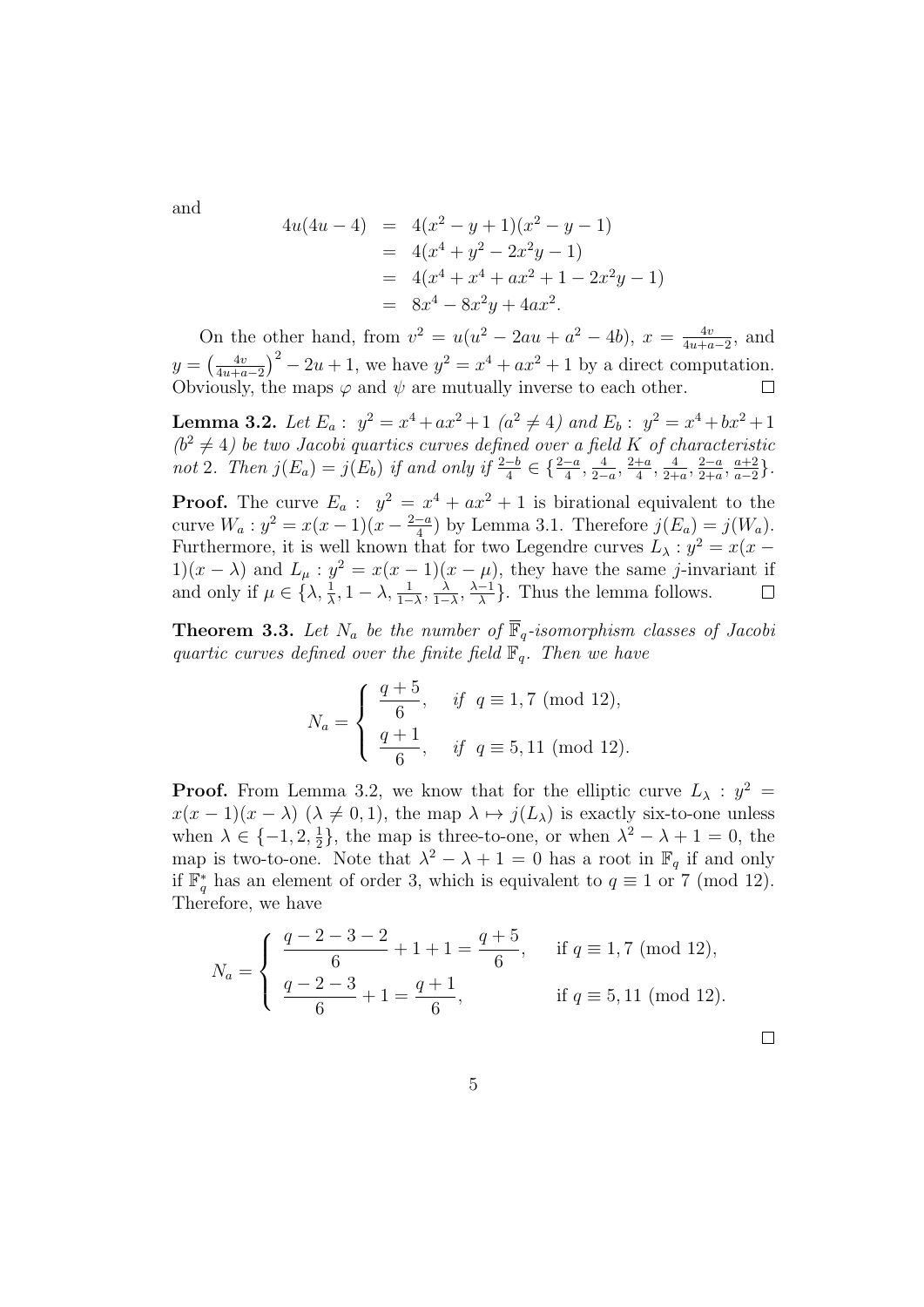#### 4 Enumeration for general Jacobi quartics curves

In this section, we consider the general Jacobi quartics curve  $E_{a,b}$ :  $y^2 =$  $x^4 + ax^2 + b$  with  $(a^2 - 4b)b \neq 0$  defined over  $\mathbb{F}_q$  of characteristic > 3. A Jacobi quartics curve is a special one of  $W_{a,b}$  with  $b = 1$ . The j-invariant of  $E_{a,b}$  is  $j(E_{a,b}) = \frac{16(a^2+12b)^3}{b(a^2-4b)^2}$  $\frac{6(a^2+12b)^3}{b(a^2-4b)^2}$ . Note that  $y^2 = bx^4 + ax^2 + 1$  can be changed to  $y^2 = x^4 + ax^2 + b$  by  $x \mapsto 1/x$ . So we consider only the form  $y^2 = x^4 + ax^2 + b$ for convenience.

The following lemma can be proved by a direct computation similar as that in Lemma 3.1.

**Lemma 4.1.** Let K be a field of characteristic > 3, let  $a, b \in K$  with  $(a^2 4b)b \neq 0$ . Then the curve

$$
E_{a,b}: y^2 = x^4 + ax^2 + b
$$

is birationally equivalent to the elliptic curve

$$
W_{a,b}: v^2 = u(u^2 - 2au + a^2 - 4b)
$$

via the change of variables

$$
u = 2x^2 - 2y + a, \ v = 2x(2x^2 - 2y + a).
$$

The inverse change is

$$
x = \frac{v}{2u}, \ y = \left(\frac{v}{2u}\right)^2 - \frac{u-a}{2}.
$$

For the elliptic curve  $E_{a,b}$ , we know that  $j(E_{a,b}) = \frac{16(a^2+12b)^3}{b(a^2-4b)^2}$  $\frac{b(a^2+12b)^{\circ}}{b(a^2-4b)^2}$ . Therefore  $j(E_{a,b}) = 0$  if and only if  $a^2 + 12b = 0$ . Moreover, we have the following proposition.

**Proposition 4.2.** Let  $E_{a,b}: y^2 = x^4 + ax^2 + b$  be a general Jacobi quartics curve defined over the finite field  $\mathbb{F}_q$  of characteristic > 3, where  $b(a^2-4b) \neq$ 0. Then  $j(E_{a,b}) = 1728$  if and only if  $a(a^2 - 36b) = 0$ , that is  $a = 0$  or  $a^2 = 36b$ .

**Proof.** By Lemma 4.1,  $E_{a,b}$  is birational equivalent to the curve  $W_{a,b}$ :  $y^2 =$  $x^3 - 2ax^2 + (a^2 - 4b)x$ , and  $W_{a,b}$  is isomorphic to  $S_{a,b}$ :  $y^2 = x^3 + (-4a$  $a^2$  $\frac{a^2}{3}$ )  $x + \left(\frac{2a^3}{27} - \frac{8ab}{3}\right)$  $\frac{ab}{3}$ ). It is clear that the *j*-invariant of  $S_{a,b}$  is equal to 1728 if and only if  $\frac{2a^3}{27} - \frac{8ab}{3} = 0$ , that is  $a(a^2 - 36b) = 0$ . Thus  $j(E_{a,b}) = 1728$  if and only if  $a(a^2 - 36b) = 0$ .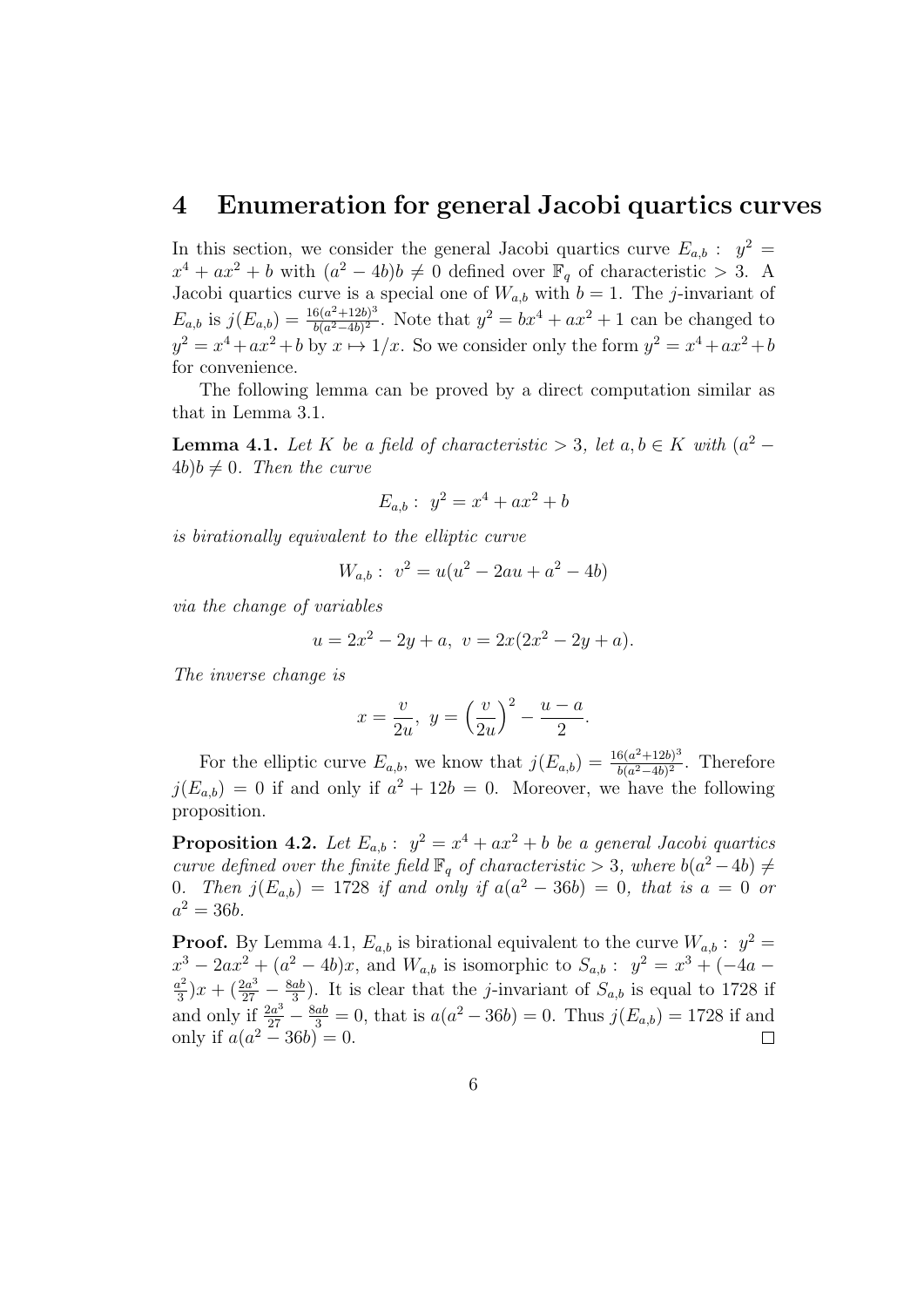**Corollary 4.3.** Let  $(a^2 - 4b)b \neq 0$  and let N be the number of curves of the form  $E_{a,b}$  with  $j(E_{a,b}) \neq 0$ , 1728. Then

$$
N = \begin{cases} \frac{(q-1)(q-7)}{2}, & \text{if } q \equiv 1,7 \pmod{12}, \\ \frac{(q-1)(q-5)}{2}, & \text{if } q \equiv 5,11 \pmod{12}, \end{cases}
$$

when b is a square and

$$
N = \begin{cases} \frac{(q-1)^2}{2}, & \text{if } q \equiv 1,7 \pmod{12}, \\ \frac{(q-1)(q-3)}{2}, & \text{if } q \equiv 5,11 \pmod{12}. \end{cases}
$$

when b is not a square.

**Proof.** Assume first that b is a square in  $\mathbb{F}_q$ . Then  $a^2 - 4b = 0$  has two roots. Hence the number of curves of the form  $E_{a,b}$  over  $\mathbb{F}_q$  is  $(q-2) \cdot (q-1)/2 =$  $(q-1)(q-2)/2$ . If  $j(E_{a,b})=0$ , then  $a^2+12b=0$  which has two roots in  $\mathbb{F}_q$ if  $q \equiv 1, 7 \pmod{12}$ , but has no root if  $q \equiv 5, 11 \pmod{12}$ . Therefore the number of curves of the form  $E_{a,b}$  over  $\mathbb{F}_q$  with  $j(E_{a,b}) = 0$  is  $2 \cdot \frac{q-1}{2} = q-1$ if  $q \equiv 1, 7 \pmod{12}$ , and is 0 if  $q \equiv 5, 11 \pmod{12}$ . If  $j(E_{a,b}) = 1728$ , then  $a = 0$  or  $a^2 = 36b$ . Thus the number of curves of the form  $E_{a,b}$  with  $j(E_{a,b}) = 1728$  is  $\frac{q-1}{2} + 2 \cdot \frac{q-1}{2} = \frac{3(q-1)}{2}$  $\frac{(-1)}{2}$ . By substraction, we get that

$$
N = \begin{cases} \frac{(q-1)(q-2)}{2} - (q-1) - \frac{3(q-1)}{2} = \frac{(q-1)(q-7)}{2}, & \text{if } q \equiv 1,7 \pmod{12}, \\ \frac{(q-1)(q-2)}{2} - 0 - \frac{3(q-1)}{2} = \frac{(q-1)(q-5)}{2}, & \text{if } q \equiv 5,11 \pmod{12}. \end{cases}
$$

The number  $N$  can be computed similarly when  $b$  is not a square. In this case the number of curves  $E_{a,b}$  is  $q \cdot (q-1)/2 = q(q-1)/2$  and  $a^2 + 12b = 0$ has two roots in  $\mathbb{F}_q$  if  $q \equiv 5, 11 \pmod{12}$ , has no root if  $q \equiv 1, 7 \pmod{12}$ .  $\Box$ 

Now consider curves  $E_{a,b}$  over  $\mathbb{F}_q$  with  $j(E_{a,b}) \neq 0$ , 1728. Suppose that two elliptic curves  $E_{a,b}$  and  $E_{m,n}$  are isomorphic over  $\overline{\mathbb{F}}_q$ . Then  $j(E_{a,b})=$  $j(E_{m,n})$ , and then  $j(W_{a,b}) = j(W_{m,n})$  by Lemma 4.1, which is equivalent to  $W_{a,b}$  and  $W_{m,n}$  are isomorphic over  $\overline{\mathbb{F}}_q$ . Moreover, by (1), the last statement holds if and only if there exist  $u, r \in \overline{\mathbb{F}}_q$  with  $u \neq 0$  such that

$$
\begin{cases}\n2mu^2 = 2a - 3r, \\
(m^2 - 4n)u^4 = 3r^2 - 4ar + (a^2 - 4b), \\
r(r^2 - 2ar + a^2 - 4b) = 0.\n\end{cases}
$$
\n(2)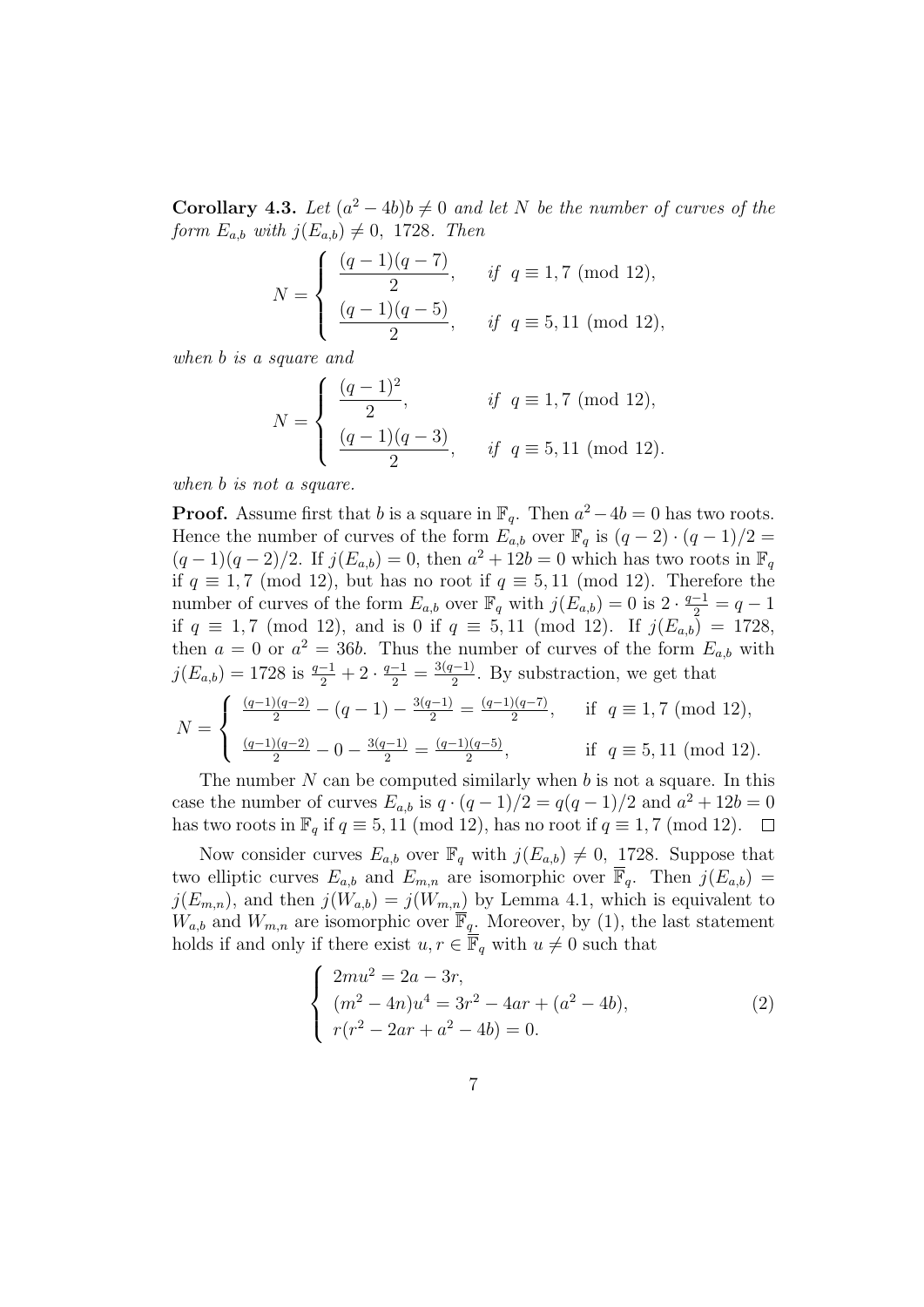**Proposition 4.4.** Let  $(a^2 - 4b)b \neq 0$  and let b be a square element. Then for every general Jacobi quartic curve  $E_{a,b}$  :  $y^2 = x^4 + ax^2 + b$ , there is a Jacobi quartic curve  $E_m: y^2 = x^4 + mx^2 + 1$  which is  $\overline{\mathbb{F}}_q$ -isomorphic to it.

**Proof.** Assume that  $b = d^2$  for some  $d \in \mathbb{F}_q^*$ . Let  $m = ad^{-1}$ ,  $u = d$  and  $r = 0$ . Then  $E_{a,b}$  and  $E_m$  are isomorphic over  $\overline{\mathbb{F}}_q$  by (2).  $\Box$ 

**Proposition 4.5.** Let  $E_{a,b}: y^2 = x^4 + ax^2 + b$  be a general Jacobi quartics curve defined over the finite field  $\mathbb{F}_q$  of characteristic > 3, where  $b(a^2-4b) \neq$ 0. Assume that  $j(E_{a,b}) \neq 1728$ , then  $E_{a,b}$  and the curve  $E_{m,bm^2/a^2}$ :  $y^2 =$  $x^4 + mx^2 + (bm^2/a^2)$  are isomorphic over  $\overline{\mathbb{F}}_q$  for any  $m \in \mathbb{F}_q^*$ .

**Proof.** Since  $j(E_{a,b}) \neq 1728$ , we have  $a \neq 0$ . From (2), for any  $m \in \mathbb{F}_q^*$ , let  $u = \sqrt{\frac{a}{m}} \in \overline{\mathbb{F}}_q^*$  $q^{\dagger}$  and  $r = 0$ , we know that  $E_{a,b}$  and  $E_{m,bm^2/a^2}$  are isomorphic over  $\overline{\mathbb{F}}_a$ .  $\Box$ 

For the elliptic curves  $E_{a,b}$  with  $j(E_{a,b}) \neq 0$ , 1728, assume that the curve  $E_{a,n}$  is  $\overline{\mathbb{F}}_q$ -isomorphic to  $E_{a,b}$ , then there exist  $u, r \in \overline{\mathbb{F}}_q$  with  $u \neq 0$  such that

$$
\begin{cases}\n2au^2 = 2a - 3r, \\
(a^2 - 4n)u^4 = 3r^2 - 4ar + (a^2 - 4b), \\
r(r^2 - 2ar + a^2 - 4b) = 0.\n\end{cases}
$$
\n(3)

just by replacing m to a in (2). Thus  $r = 0$  or  $r^2 - 2ar + a^2 - 4b = 0$ . When  $r = 0$ , we have immediately that  $n = b$ . In the following, assume that  $r \neq 0$ .  $r = 0$ , we nave immediately that  $n = b$ . In the follow<br>So we have  $r = a + 2\sqrt{b}$  or  $r = a - 2\sqrt{b}$ , Therefore

$$
n = \frac{a^2}{4} - \frac{3r^2 - 4ar + (a^2 - 4b)}{4u^4} = \frac{a^2(a - 2\sqrt{b})^2}{4(a + 6\sqrt{b})^2}.
$$
 (4)

or

$$
n = \frac{a^2(a + 2\sqrt{b})^2}{4(a - 6\sqrt{b})^2}.
$$
\n(5)

by substituting  $u^2 = \frac{2a-3r}{2a}$  $\frac{a-3r}{2a}$  and  $r = a + 2\sqrt{b}$  or  $r = a - 2$ √ b in the second equation of (3).

Assume first that b is not a square in  $\mathbb{F}_q$ . We claim that neither  $\frac{a^2(a-2\sqrt{b})^2}{4(a+6\sqrt{b})^2}$ nor  $\frac{a^2(a+2\sqrt{b})^2}{4(a-6\sqrt{b})^2}$  $\frac{d^2(a+2\sqrt{b})^2}{4(a-6\sqrt{b})^2}$  is an element of  $\mathbb{F}_q$  which is contradicted to  $n \in \mathbb{F}_q$ . In fact, if √

$$
\frac{a^2(a - 2\sqrt{b})^2}{4(a + 6\sqrt{b})^2} = \frac{a^2}{4(a^2 - 36b)^2} \cdot ((a - 2\sqrt{b})(a - 6\sqrt{b}))^2 \in \mathbb{F}_q,
$$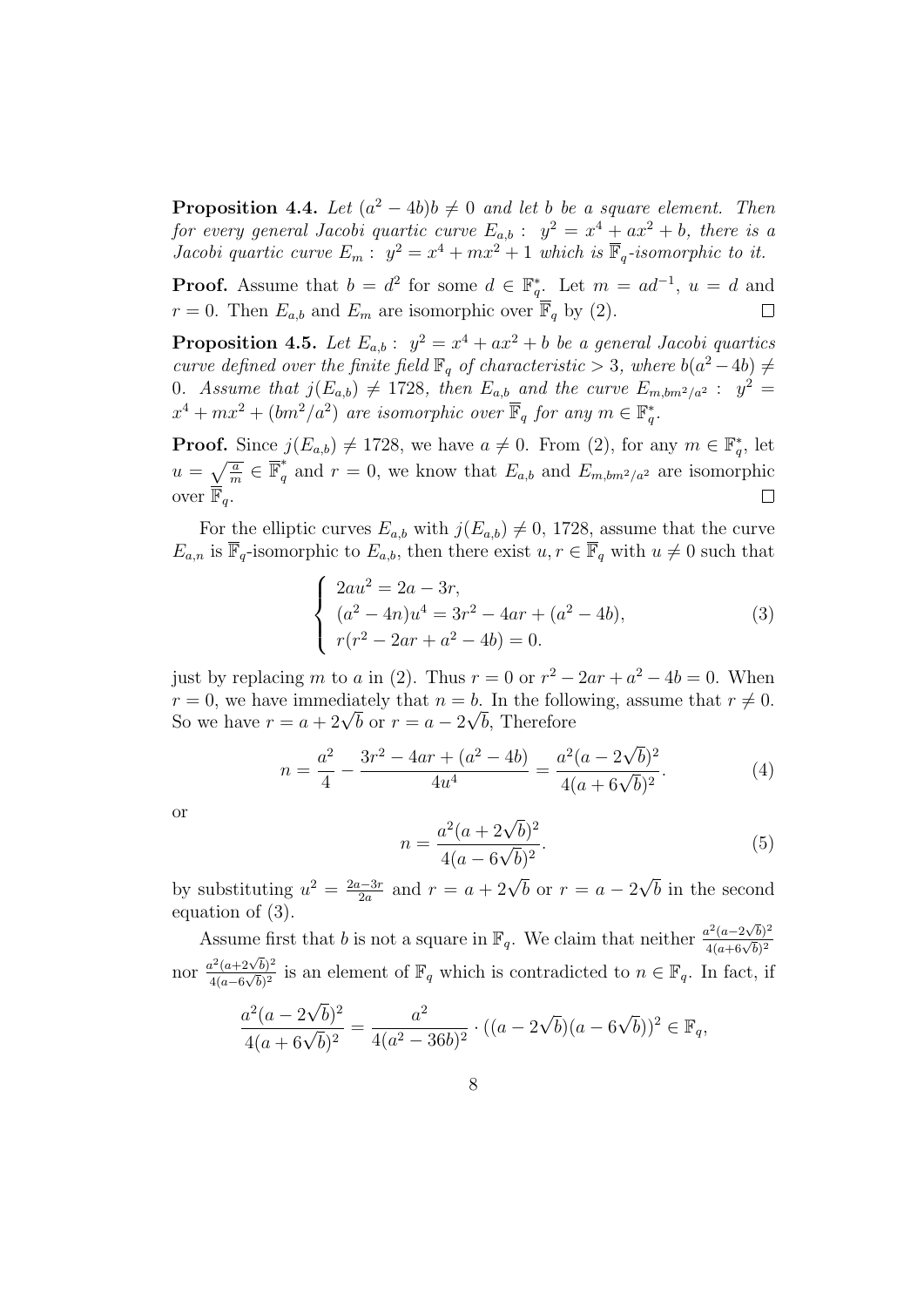then

$$
((a - 2\sqrt{b})(a - 6\sqrt{b}))^{2} = (a^{2} - 8a\sqrt{b} + 12b)^{2} \in \mathbb{F}_{q}.
$$

Therefore, we must have  $16a^3 + 192ab = 16a(a^2 + 12b) = 0$ . Contradicts to the assumptions that  $j(E_{a,b}) \neq 0$ , 1728. Similarly, if  $\frac{a^2(a+2\sqrt{b})^2}{4(a-6\sqrt{b})^2}$  $\frac{a^2(a+2\sqrt{b})^2}{4(a-6\sqrt{b})^2}$  ∈  $\mathbb{F}_q$ , one can get a contradiction again. This proves that if b is not a square in  $\mathbb{F}_q$ , and  $E_{a,n}$  is  $\overline{\mathbb{F}}_q$ -isomorphic to  $E_{a,b}$ , then we must have  $n = b$ . Therefore, by Proposition 4.5, when b is not a square element, the number of elliptic curves of the form  $E_{a,b}$  with  $j(E_{a,b}) \neq 0$ , 1728 in each of its  $\overline{\mathbb{F}}_q$ -isomorphism class is  $q-1$ . Thus when b is not a square, the number of  $\overline{\mathbb{F}}_q$ -isomorphism classes of curves of the form  $E_{a,b}$  with  $j(E_{a,b}) \neq 0$ , 1728 is

$$
\begin{cases}\n\frac{q-1}{2}, & \text{if } q \equiv 1,7 \pmod{12}, \\
\frac{q-3}{2}, & \text{if } q \equiv 5,11 \pmod{12},\n\end{cases}
$$
\n(6)

by Corollary 4.3.

On the other hand, assume that  $b = d^2$  is a square in  $\mathbb{F}_q$ . We claim that meither  $\frac{a^2(a-2\sqrt{b})^2}{4(a+6\sqrt{b})^2}$  nor  $\frac{a^2(a+2\sqrt{b})^2}{4(a-6\sqrt{b})^2}$  $\frac{a^2(a+2\sqrt{b})^2}{4(a-6\sqrt{b})^2}$  is equal to b. In fact, if

$$
\frac{a^2(a - 2\sqrt{b})^2}{4(a + 6\sqrt{b})^2} = b,
$$

then

$$
a^2(a - 2d)^2 = 4d^2(a + 6d)^2.
$$

Thus

$$
a(a - 2d) = 2d(a + 6d)
$$
 or  $a(2d - a) = 2d(a + 6d)$ .

So

$$
(a+2d)(a-6d) = 0
$$
 or  $a^2 + 12d^2 = 0$ ,

that is  $a^2 - 4b = 0$  or  $a^2 = 36b$  or  $a^2 + 12b = 0$ , which is contradict to the assumptions that  $j(E_{a,b}) \neq 0$ , 1728. Similarly, if  $\frac{a^2(a+2\sqrt{b})^2}{4(a-6\sqrt{b})^2}$  $\frac{a^2(a+2\sqrt{b})^2}{4(a-6\sqrt{b})^2} = b$ , then one can get a contradiction again. Furthermore, we can check easily that one can get a contrate<br>  $\frac{a^2(a-2\sqrt{b})^2}{4(a+6\sqrt{b})^2} \neq \frac{a^2(a+2\sqrt{b})^2}{4(a-6\sqrt{b})^2}$  $\frac{d^2(a+2\sqrt{b})^2}{4(a-6\sqrt{b})^2}$ . This proves *n* has 3 choices in this case. Therefore, when b is a square element, the number of elliptic curves of the form  $E_{a,b}$ with  $j(E_{a,b}) \neq 0$ , 1728 in each of its  $\overline{\mathbb{F}}_q$ -isomorphism class is 3(q - 1) by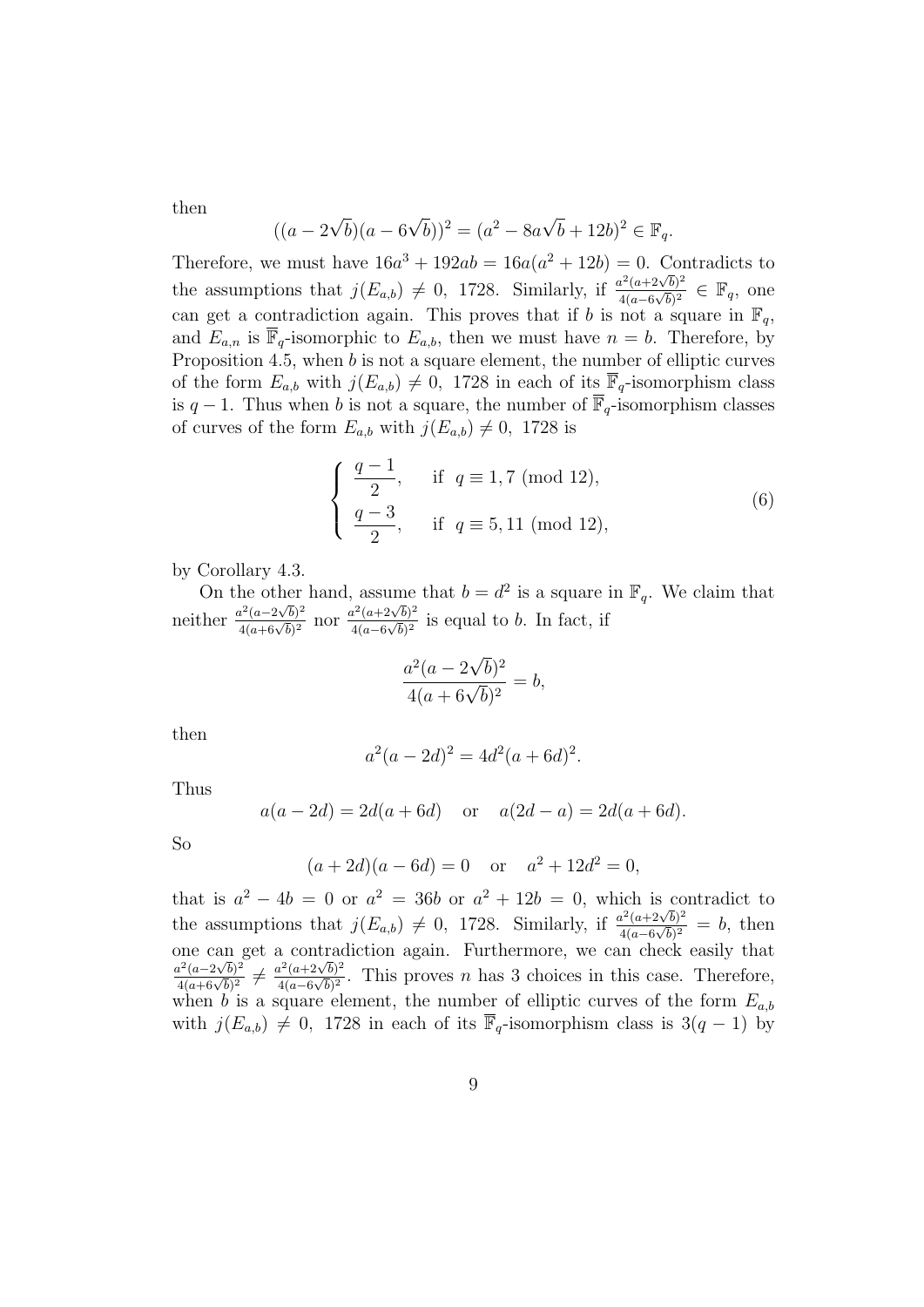Proposition 4.5, and then the number of  $\overline{\mathbb{F}}_q$ -isomorphism classes of curves of the form  $E_{a,b}$  with  $j(E_{a,b}) \neq 0$ , 1728 is

$$
\begin{cases}\n\frac{q-7}{6}, & \text{if } q \equiv 1,7 \pmod{12}, \\
\frac{q-5}{6}, & \text{if } q \equiv 5,11 \pmod{12},\n\end{cases}
$$
\n(7)

when  $b$  is a square, by Corollary 4.3.

Adding together the numbers in (6), (7) above and 2 which corresponding the two special classes of curves with  $j(E_{a,b}) = 0$  and  $j(E_{a,b}) = 1728$ , respectively, we have the following theorem.

**Theorem 4.6.** Let  $N_{a,b}$  be the number of  $\overline{\mathbb{F}}_q$ -isomorphism classes of general Jacobi quartic curves  $E_{a,b}$ :  $y^2 = x^4 + ax^2 + b$  with  $(a^2 - 4b)b \neq 0$  defined over the finite field  $\mathbb{F}_q$ . Then we have

$$
N_{a,b} = \begin{cases} \frac{4q+2}{6}, & \text{if } q \equiv 1,7 \pmod{12}, \\ \frac{4q-2}{6}, & \text{if } q \equiv 5,11 \pmod{12}. \end{cases}
$$

**Remark 4.7.** We know from Proposition 4.4 that the number  $N_a$  of  $\overline{\mathbb{F}}_q$ isomorphism classes of Jacobi quartic curves  $E_a$  is equal to the number of  $\overline{\mathbb{F}}_q$ -isomorphism classes of general Jacobi quartic curves  $E_{a,b}$  with square b. Thus we have

$$
N_a = \frac{q-7}{6} + 2 = \frac{q+5}{6}
$$

when  $q \equiv 1, 7 \pmod{12}$  but

$$
N_a = \frac{q-5}{6} + 1 = \frac{q+1}{6}
$$

when  $q \equiv 5, 11 \pmod{12}$  from the numbers in (7) since  $a^2 + 12b = 0$  has no root, i.e.,  $j(E_{a,b}) \neq 0$ , when b is a square and  $q \equiv 5, 11 \pmod{12}$ . Therefore we get the result in Theorem 3.3 again.

#### References

[1] D.J. Bernstein and T. Lange, Analysis and optimization of ellipticcurve single-scalar multiplication. Contemp. Math., Vol 461, 1-20, Amer. Math. Soc., 2008.